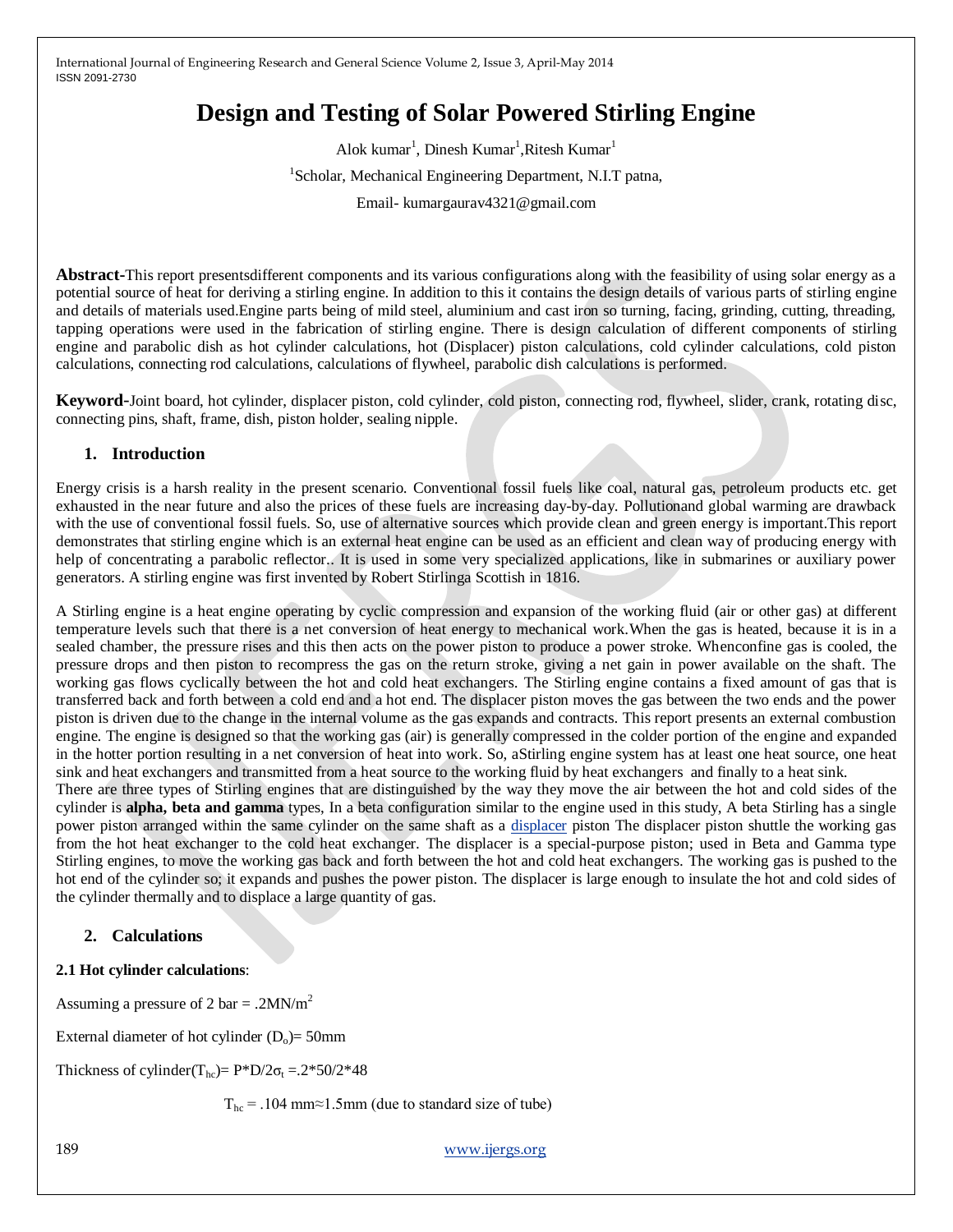Internal diameter of hot cylinder  $(D_i)=50-2*1.5=47$ mm

Length of hot cylinder (L<sub>h</sub>)=  $3$ <sup>\*</sup> D<sub>i</sub>=141mm≈140mm

#### **2.2 Hot(Displacer) piston calculations**:

Diameter of hot piston  $(D_p)$ = 47-2=45mm (1mm clearance on each side)

Thickness of hot piston  $(T_{hp}) = .03*D_p = 1.35mm \approx .25mm$  (due to standard size of aerosol bottle)

Length of hot piston  $(L_p)$ = 80mm

#### **2.3 Cold cylinder calculations**:

Assuming a pressure of 2 bar = .2MN/m<sup>2</sup>

External diameter of cold cylinder  $(d_0)$ = 32mm

Thickness of cold cylinder  $(t_{\rm cc})=P^*d_0/2^*\sigma_t = .2^*32/2^*68$ 

 $t_{cc} = 0.047$ mm=1.5mm (due to standard size of tube)

Internal diameter of cold cylinder  $(d<sub>i</sub>) = 32-3= 29$ mm

Length of cold cylinder  $(l_c)$ = 67mm

## **2.4 Cold piston calculations**:

Diameter of cold piston  $(d_n)$ = 29mm

Thickness of cold piston (t<sub>cp</sub>)= .03\*d<sub>cp</sub>= .87mm≈ 1mm (due to standard thickness of tube)

Length of cold piston  $(l_p)$ = 35mm

#### **2.5 Connecting rod calculations**:

Diameter of connecting  $\text{rod}(d_1)$ = 6mm

Length of connecting rod part $1(l_1)= 11.5$ mm

Now radius of gyration of the rod  $(k)$  =  $\frac{d}{4}$  = 6/4 = 1.5mm

Also we have constant  $K = 4/25000$ 

Crippling stress on the rod  $(f_{cr}) = f_c/[1+K^*(1/k)] = 213/[1+4/25000^*(11.5/1.5)]$ 

 $=$  212.7MN/m<sup>2</sup> < 268MN/m<sup>2</sup> which is yield strength of mild steel

Hence the design is safe

Similarly for connecting rod parts 2, 3, 4 the lengths are as follows

Length of connecting rod part $2(l_2)=8.5$ mm

Length of connecting rod part $3(l_3)=5.5$ mm

Length of connecting rod part4  $(l_4)$ = 4.8mm

Crippling stress values for part 2, 3, 4 are as follows

 $f_{cr2}=213/[1+4/25000*(8.5/1.5)]$ 

190 [www.ijergs.org](http://www.ijergs.org/)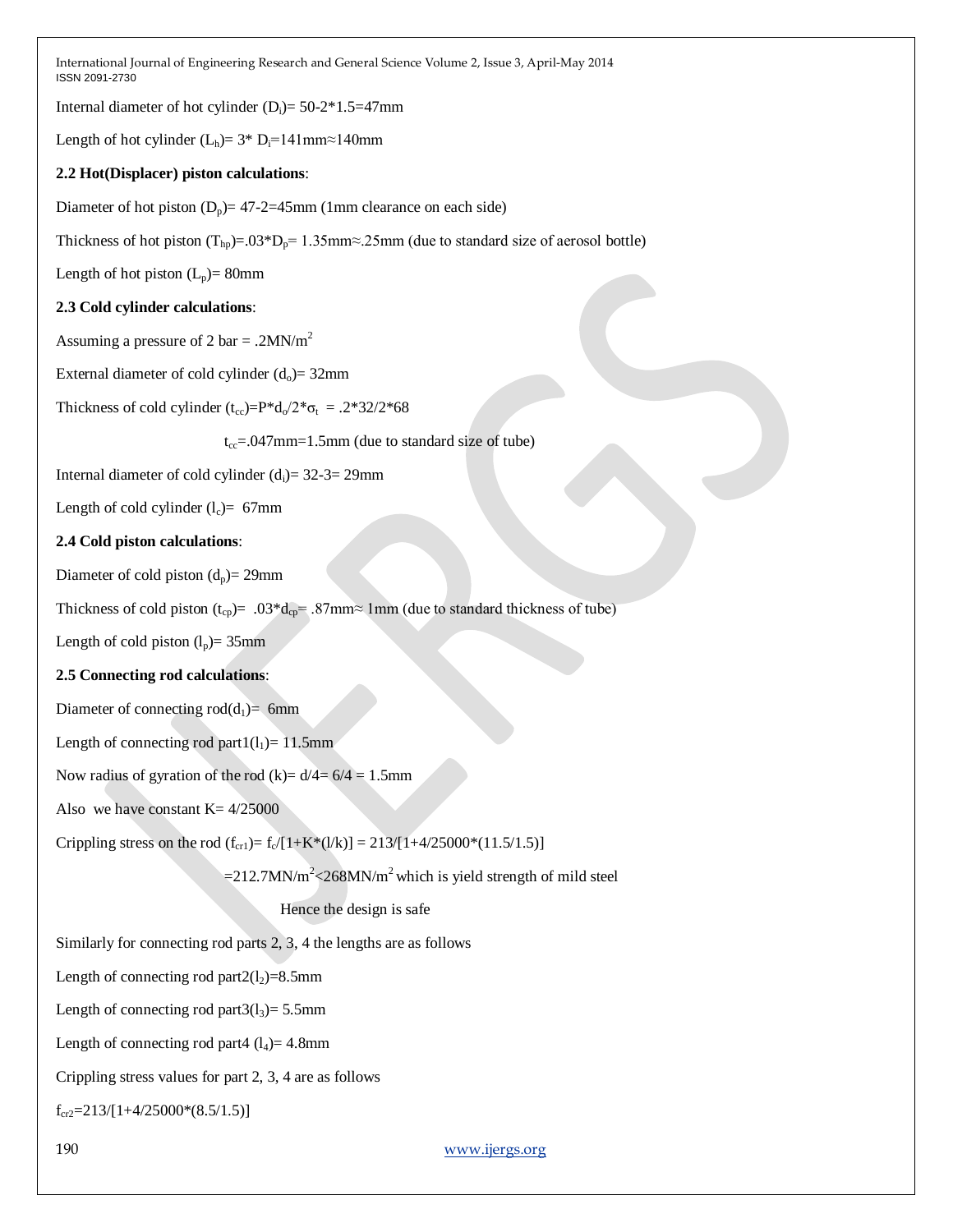$= 212.8$ MN/m<sup>2</sup>

 $f_{cr3}=213/[1+4/25000*(5.5/1.5)]$ 

 $=212.8$ MN/m<sup>2</sup>

 $f_{cr3}=213/[1+4/25000*(4.8/1.5)]$ 

 $=212.8MN/m<sup>2</sup>$ 

## **2.6 Calculations of flywheel**:

Shaft diameter  $(D_s)=15$ mm

Diameter of the flywheel( $D_f$ )= 118mm

Width of the rim  $(B) = 25$ mm

Thickness of the rim  $(t_f) = 5$ mm

Hub diameter  $(d_h) = 2*D_s = 30$ mm

Length of the hub  $(l_h) = 2*D_s = 30$ mm

Taking a speed of 600 RPM

We have speed  $(n)= 600/60 = 10$ rev/s

Change in energy  $E = C_E * P/n = .29 * 5/10$ 

 $=.145J$ 

Weight of the flywheel  $= .75$ Kg

Velocity of the wheel =  $\pi^*D_f^*n = \pi^*118*10$ 

 $= 3707.1$ mm/s= 3.71m/s

Mass density of cast iron ( $\rho$ ) =7200Kg/m<sup>3</sup>

Centrifugal force on one half of the rim =  $2*B*t_f* \rho^*v^2/10^6$ 

 $= 2*25*5*7200*3.71<sup>2</sup>/10<sup>6</sup> = 24.78N$ 

Tensile stress at rim section due to centrifugal force =  $\rho^*v^2/10^6$ 

 $=7200*3.71<sup>2</sup>/10<sup>6</sup> = 99.1$ KN/m<sup>2</sup>

# **2.7 Parabolic dish calculations:**

 $f = (D * D) / (16 * c)$ 

where

f= Focal length

c=Depth of dish

D=Diameter

For D=420 $mm \& c=37$  $mm$ 

191 [www.ijergs.org](http://www.ijergs.org/)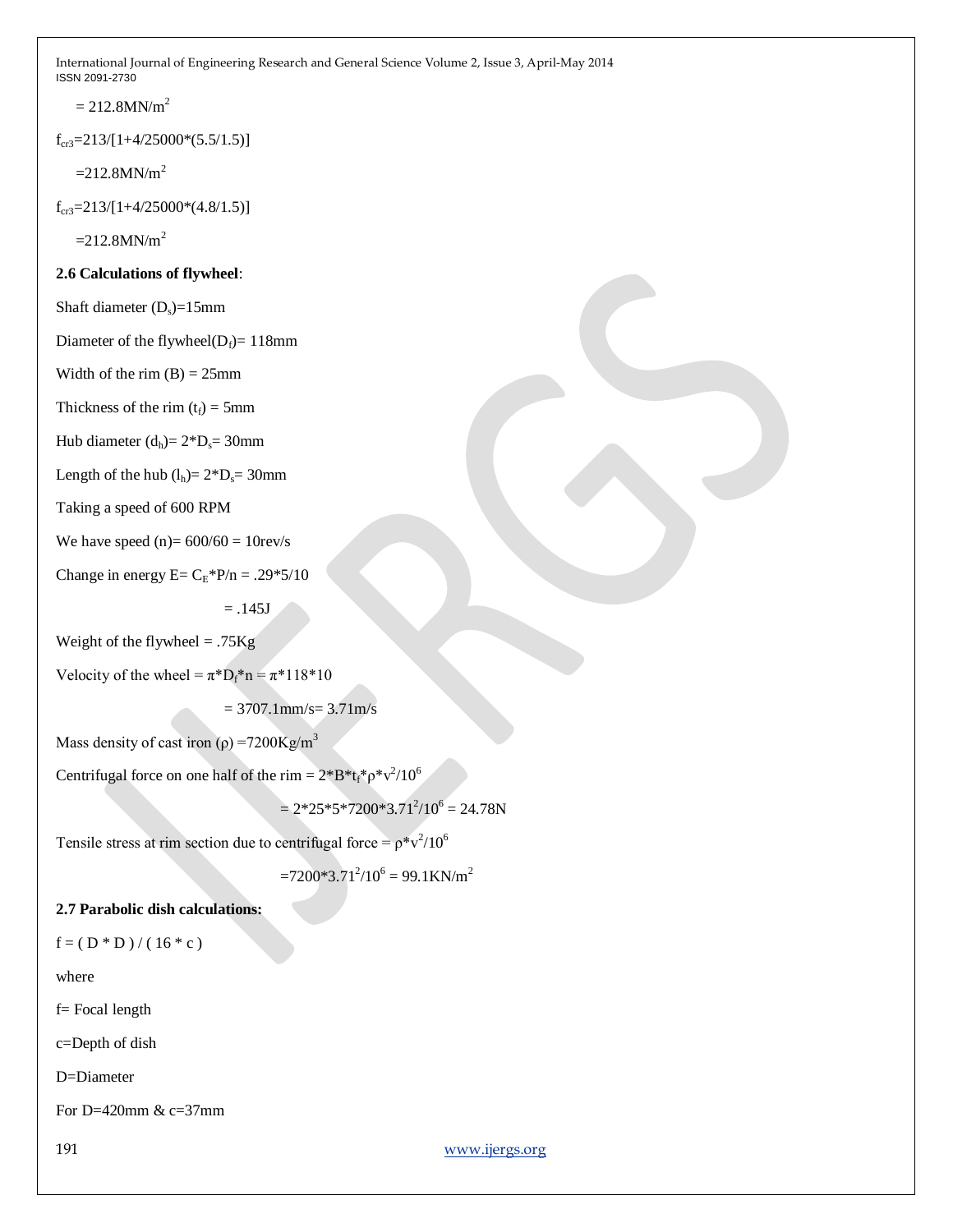f = ( 420 \* 420) / ( 16 \* 37 )=297.97mm~**298mm**

Length of minor axis=420mm

Length of major axis=525mm

Area of disc= $\pi$ \*a\*b= $\pi$ \*525\*420=692721.2 mm<sup>2</sup>=69.3 cm<sup>2</sup>

## **2.8 Calculation for direct radiation:**

Latitude (let) =  $30^\circ$ 

Hour angle= $0^\circ$ 

Reflectivity of the material  $= .96$ 

Tilt angle  $\Sigma = 90^\circ$ 

Declenation,  $d = 23.5$ °

Altitude angle β at solar noon  $β<sub>max</sub> = 90-(1-d) = 90-(30-23.5)$ 

 $= 83.5$   $^{\circ}$ 

At solar noon solar azimuth angley = $180^\circ$ 

Wall azimuth angle  $\alpha = 180 - (\gamma - \xi) = 0$ 

Incident angle θ overall =  $Cos^{-1}(Cosβ*Cosα) = Cos^{-1}(Cos89.53*Cos180)$ 

 $= 90.47$ 

Direct radiation  $I_{DN} = A*exp(-B/Sin\beta) = 1080*exp(-.21/Sin83.5)$ 

 $= 874 W/m<sup>2</sup>$ 

 $I_{DN}$ \* Cos $\theta$  =874\*Cos90.47 =-7.16W/m<sup>2</sup>

Diffuse radiation, I<sub>d</sub>

View factor  $F_{ws} = (1+Cos\Sigma)/2$ 

Diffuse radiation,  $I_d = C*I_{DN}*F_{ws} = 0.135*874*0.5$ 

 $= 58.99 W/m^2$ 

Reflected radiation for .96 ( $\rho_g$ ) I<sub>r</sub>=(I<sub>DN</sub>+I<sub>d</sub>)\* $\rho_g$ \*F<sub>wg</sub>

 $=(874+59.99)*.96*0.5$ 

 $=448.31 W/m<sup>2</sup>$ 

## **3. Fabrication Details**

The fabrication details of different parts of the engine are given below with the detail of the operations performed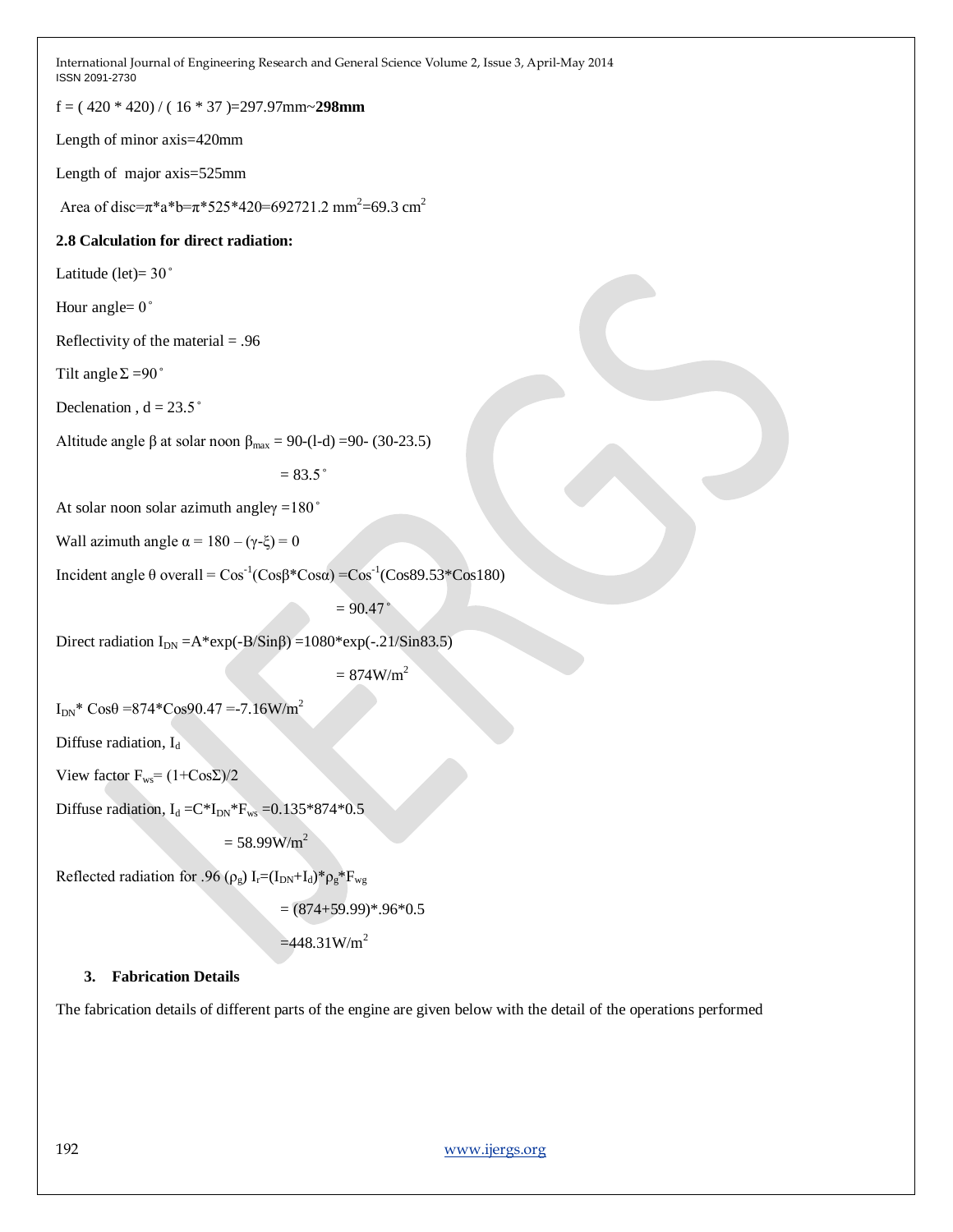

#### **Fig.1 TheStirling Engine**

**3.1 Joint Board -**Joint board is a cast iron rectangular slab of two overlapping holes were made on both sides of the slab. The holes were overlapped in order to provide transition for working fluid from hot cylinder to cold cylinder. Hole for hot cylinder was 50mm diameter and 32mm for hot cylinder. Tapping of M16 was performed on both holes to provide internal threads so as to fit cylinders in them. Tapping of M16 gave us 2mm pitch for threads.

**3.2 Hot Cylinder -** Hot cylinder is 140mm long cylinder with 50mm external diameter. Cylinder thickness for hot cylinder is 2mm. External threads were provided on it to so as to fit it on respective hole with M16. Threads were provided upto 50mm from front side. On the posterior side a circular aluminium plate was welded to the cylinder where heat absorption will take place.

**3.3 Cold Cylinder -** Cold cylinder is 67mm long mild steel cylinder with 32mm external diameter. Threading was provided to one side of it which was to be fit into the joint board hole. Other side was for piston which was connected to crank with a connecting pin.

**3.4Hot Piston -** An aluminium pesticides bottle was used as piston for hot cylinder. Connecting rod was placed in it with help of teflon which was placed in it with internal threading. It was grinded to provide for smooth surface finish so as to provide easy movement inside a hot cylinder.

**3.5 Connecting Rod -** Mild steel rod was used connecting rod for both of the pistons. For hot cylinder the connecting rod was fitted to the hot cylinder with help of threads, with internal threads for teflon block and external threads for connecting rod. For cold piston connecting rod was fitted to the piston with help of a movable pin of 1mm.

**3.6 Final Assembly -** All the components were then assembled on a board with a proper alignment with help of welding. Then the final assembly was placed onto a frame so that it can be properly focused on with help of parabolic dish.

**3.7 Parabolic Dish -** A parabolic dish of 420mm minor axis and 525mm major axis with 37mm depth. Focal point of the dish is 298mm. The dish was first mended for minor flaws with hammering. Then the dish was first cleaned with emery paper and a layer of reflective paper was placed on it for reflectivity. A convex lens was further procured to get a better focus of the incident light on the hot cylinder.The focal length of the lens is 6 inchs.

# **4. Conclusion**

It is concluded that the simple design analysis of stirling engine operated in two heat source with help of solar energy. The shaft rotates when solar energy imparted on hot zone of the stirling engine. This design of has low hot-side temperatures archive as compared to operated at traditional Stirlingengine so overerallefficiency is low. Friction between different mating parts and proper lubrication are also more important to increase the overall efficiency.